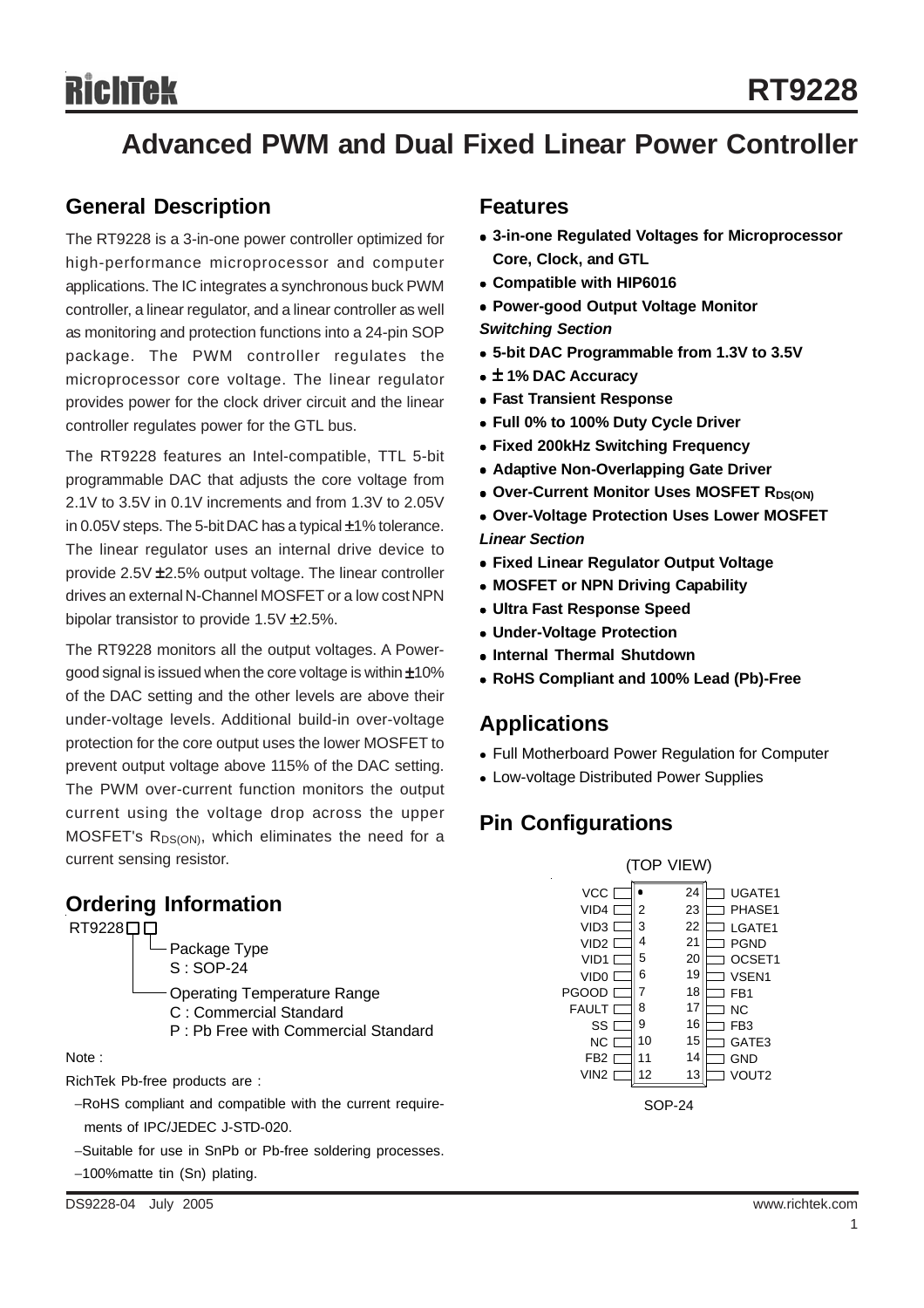## **Typical Application Circuit**



**Function Block Diagram**

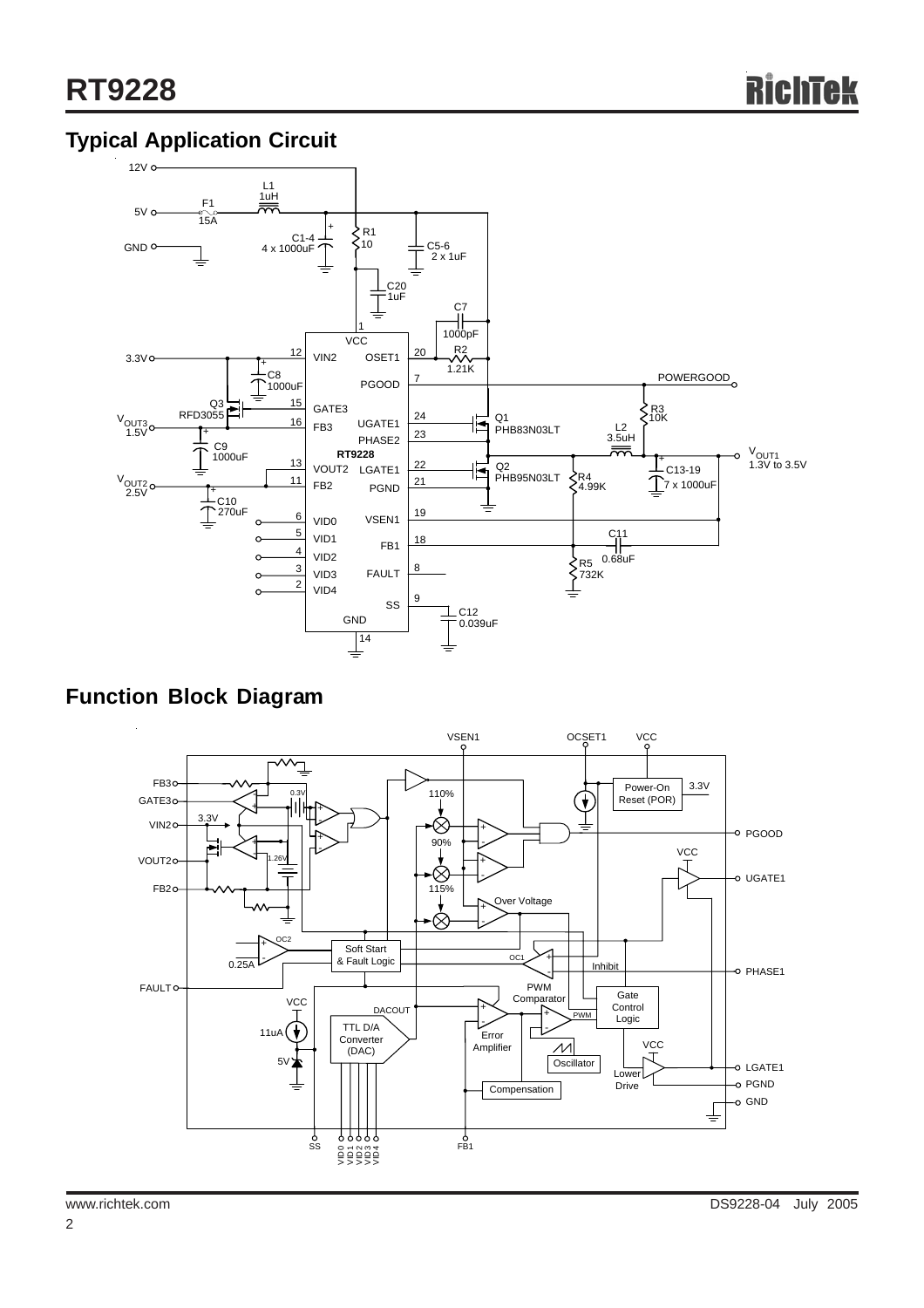## **Absolute Maximum Ratings**

|                                | $+15V$ |
|--------------------------------|--------|
|                                |        |
| • Input, Output or I/O Voltage |        |
|                                |        |
|                                |        |
|                                |        |
|                                |        |
| • Package Thermal Resistance   |        |
|                                |        |

## **Recommended Operating Conditions**

#### **CAUTION:**

Stresses beyond the ratings specified in "Absolute Maximum Ratings" may cause permanent damage to the device. This is a stress only rating and operation of the device at these or any other conditions above those indicated in the operational sections of this specification is not implied.

## **Electrical Characteristics**

( $V_{CC}$  = 12V, PGND = 0V, T<sub>A</sub> = 25°C, unless otherwise specified)

| <b>Parameter</b>                     | Symbol                | <b>Test Conditions</b>                   |     | <b>Typ</b> | <b>Max</b> | <b>Units</b> |  |  |
|--------------------------------------|-----------------------|------------------------------------------|-----|------------|------------|--------------|--|--|
| <b>V<sub>CC</sub> Supply Current</b> |                       |                                          |     |            |            |              |  |  |
| <b>Nominal Supply Current</b>        | Icc                   | UGATE1, GATE3, LGATE1,<br>and VOUT2 Open |     | 10         |            | mA           |  |  |
| <b>Power-On Reset</b>                |                       |                                          |     |            |            |              |  |  |
| V <sub>CC</sub> Rising Threshold     |                       | $V$ OCSET <sub>1</sub> = 4.5 $V$         | 7.5 | --         | 9.5        | $\vee$       |  |  |
| V <sub>CC</sub> Falling Threshold    |                       | $V$ OCSET <sub>1</sub> = 4.5 $V$         |     | --         | 9          | V            |  |  |
| Rising VIN2 Under-voltage Threshold  |                       |                                          |     | 2.8        | --         | $\vee$       |  |  |
| VIN2 Under-voltage Hysteresis        |                       |                                          | --  | 0.5        |            | $\vee$       |  |  |
| Rising VOCSET1 Threshold             |                       |                                          | --  | 1.25       | --         | $\vee$       |  |  |
| <b>Oscillator</b>                    |                       |                                          |     |            |            |              |  |  |
| <b>Free Running Frequency</b>        |                       |                                          | 180 | 200        | 225        | kHz          |  |  |
| Ramp Amplitude                       | $\Delta V_{\rm{OSC}}$ |                                          | --  | 1.9        | --         | $V_{P-P}$    |  |  |

*To be continued*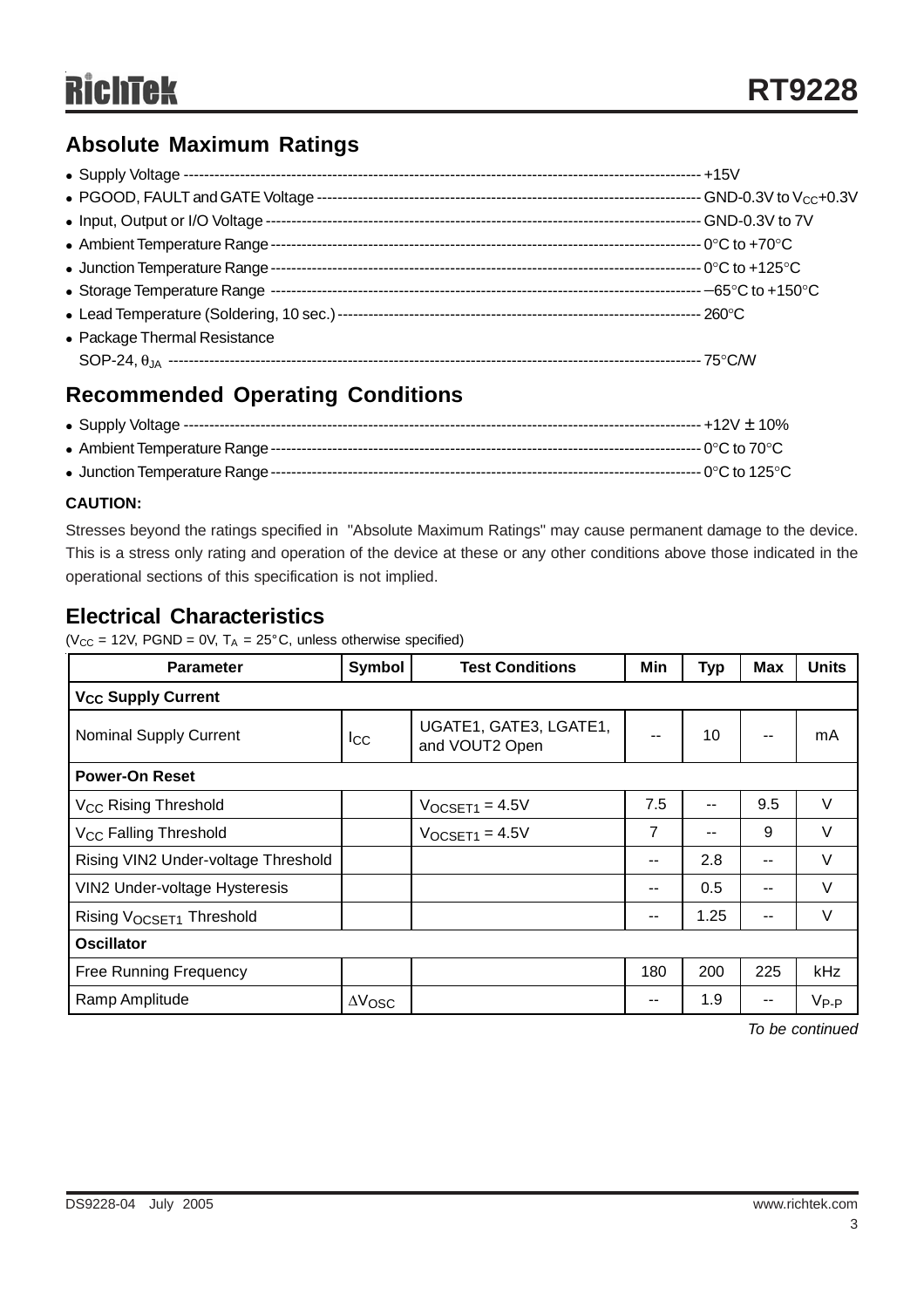## **RT9228**

# **RichTek**

| <b>Parameter</b>                               | <b>Symbol</b>                | <b>Test Conditions</b>                  | Min                      | <b>Typ</b>               | Max                      | <b>Units</b>  |  |
|------------------------------------------------|------------------------------|-----------------------------------------|--------------------------|--------------------------|--------------------------|---------------|--|
| <b>Reference and DAC</b>                       |                              |                                         |                          |                          |                          |               |  |
| DAC (VID0-VID4) Input Low Voltage              |                              |                                         | --                       | --                       | 0.8                      | V             |  |
| DAC (VID0-VID4) Input High Voltage             |                              |                                         |                          | $\overline{\phantom{a}}$ | --                       | V             |  |
| <b>DACOUT Voltage Accuracy</b>                 |                              | $DACOUT = 2.05 ~ 3.50V$                 | $-1$                     | $\overline{\phantom{a}}$ | 1                        | %             |  |
| <b>DACOUT Voltage Accuracy</b>                 |                              | $DACOUT = 1.30 - 2.00V$                 | $-1%$                    | $-$                      | 20mV                     |               |  |
| Reference Voltage (Pin FB2 and FB3)            | <b>VREF</b>                  |                                         | 1.240                    | 1.265                    | 1.290                    | V             |  |
| <b>Linear Regulator</b>                        |                              |                                         |                          |                          |                          |               |  |
| Regulation                                     |                              | $10mA <$ Ivoutz $<$ 150mA               | $-2.5$                   | $\overline{\phantom{a}}$ | 2.5                      | $\frac{0}{0}$ |  |
| Under-voltage Level                            |                              | FB2 Rising                              | $\overline{a}$           | 75                       | 87                       | $\frac{0}{0}$ |  |
| Under-voltage Hysteresis                       |                              |                                         | $\overline{a}$           | 100                      | $\overline{\phantom{a}}$ | mV            |  |
| <b>Over-current Protection</b>                 | $I_{OVP}$                    |                                         | 180                      | 230                      | --                       | mA            |  |
| <b>Over-current Protection During Start-up</b> |                              |                                         | $\overline{\phantom{m}}$ | 700                      | $-$                      | mA            |  |
| <b>Linear Controller</b>                       |                              |                                         |                          |                          |                          |               |  |
| Regulation                                     |                              | $VSEN3 = GATE3$<br>$0 < I$ GATE3 < 20mA | $-2.5$                   | --                       | 2.5                      | $\frac{0}{0}$ |  |
| Under-voltage Level                            |                              | FB3 Rising                              | $\overline{\phantom{a}}$ | 75                       | 87                       | %             |  |
| Under-voltage Hysteresis                       |                              |                                         | --                       | 100                      | --                       | mV            |  |
| <b>Output Drive Current</b>                    |                              | $V$ IN2 - VOUT3 > 1.5V                  |                          | 40                       | --                       | mA            |  |
| <b>PWM Controller Error Amplifier</b>          |                              |                                         | 20                       |                          |                          |               |  |
| DC Gain                                        |                              |                                         | $\overline{\phantom{a}}$ | 65                       | --                       | dB            |  |
| <b>PWM Controller Gate Driver</b>              |                              |                                         |                          |                          |                          |               |  |
| <b>UGATE Source</b>                            | RUGATE <sub>1</sub>          | $VCC = 12V$<br>$VCC - VUGATE1 = 1V$     | $-$                      | 3                        | $\overline{7}$           | $\Omega$      |  |
| <b>UGATE Sink</b>                              | RUGATE <sub>1</sub>          | $VUGATE1 = 1V$                          | --                       | 3                        | $\overline{7}$           | $\Omega$      |  |
| <b>LGATE Source</b>                            | ILGATE1                      | $VCC = 12V$<br>$V_{LGATE1} = 2V$        | ۰.                       | 1                        | --                       | A             |  |
| <b>LGATE Sink</b>                              | $V_{LGATE1} = 1V$<br>RLGATE1 |                                         | --                       | $\overline{2}$           | 6                        | $\Omega$      |  |
| <b>Protection</b>                              |                              |                                         |                          |                          |                          |               |  |
| VOUT1 Over-voltage Trip                        |                              | <b>VSEN1 Rising</b>                     | 112                      | 115                      | 120                      | %             |  |
| <b>FAULT Souring Current</b>                   | $I_{OVP}$                    | $V_{FAULT} = 8V$                        | 10                       | 14                       | --                       | mA            |  |
| <b>OCSET1 Current Source</b>                   | <b>locsET</b>                | $V$ OCSET <sub>1</sub> = 4.5 $V$        | 170                      | 200                      | 230                      | μA            |  |
| Soft-start Current                             | Iss                          | $VSS = 1V$                              | $\overline{a}$           | 11                       | $\overline{\phantom{a}}$ | μA            |  |
| <b>Power Good</b>                              |                              |                                         |                          |                          |                          |               |  |
| VOUT1 Upper Threshold                          |                              | <b>VSEN1 Rising</b>                     | 108                      | $\overline{\phantom{a}}$ | 112                      | %             |  |
| VOUT1 Under Voltage                            |                              | <b>VSEN1 Rising</b>                     | 89                       | $\overline{\phantom{a}}$ | 95                       | %             |  |
| VOUT1 Hysteresis (VSEN1/DACOUT)                |                              | <b>Upper/Lower Threshold</b>            | $\overline{\phantom{a}}$ | $\overline{2}$           | $\overline{a}$           | %             |  |
| PGOOD Voltage Low                              | V <sub>PGOOD</sub>           | $IPGOOD = -4mA$                         | --                       | --                       | 0.5                      | V             |  |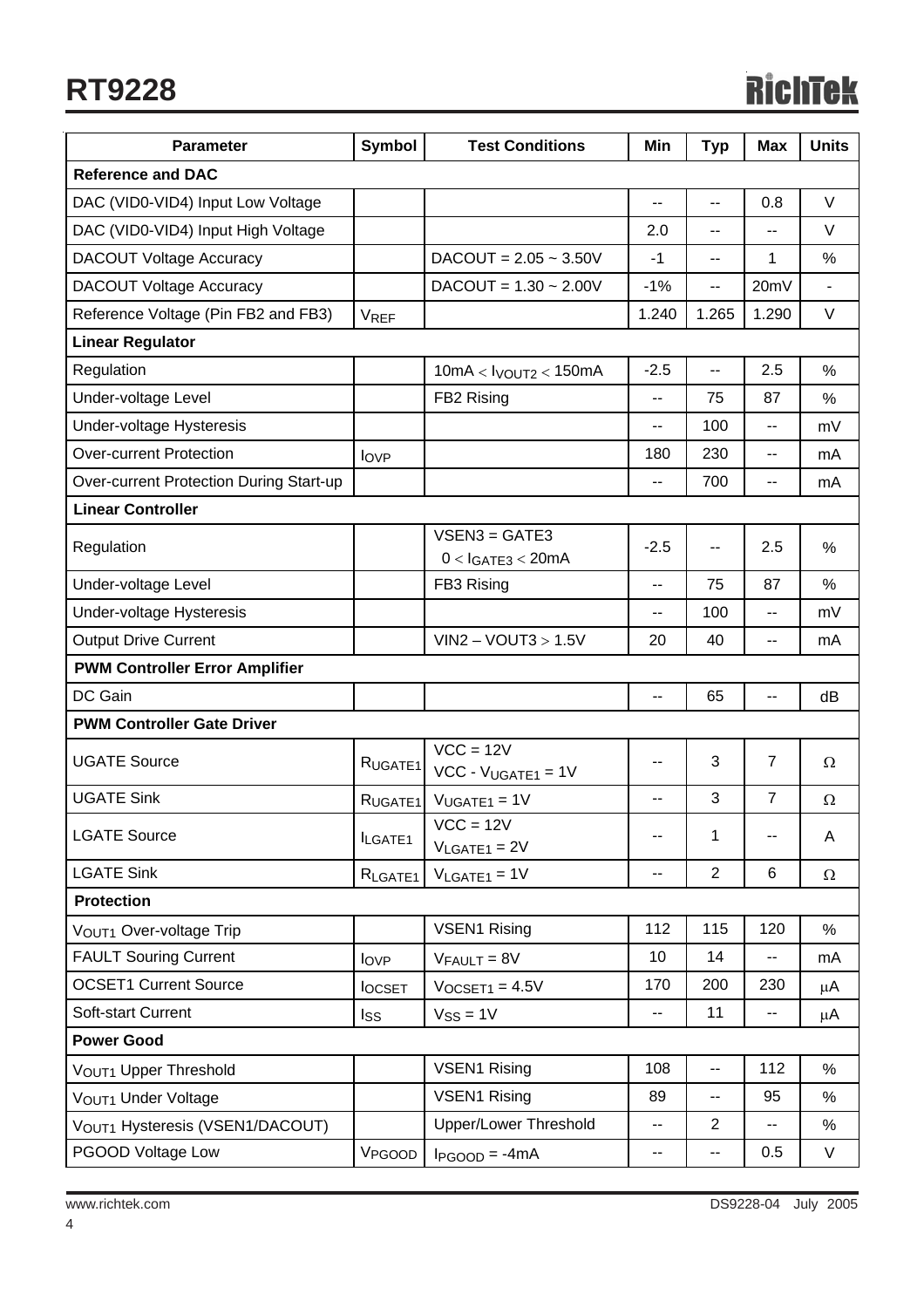## **Functional Pin Description**

#### **VCC (Pin 1)**

Provide a 12V bias supply for the IC to this pin. This pin also provides the gate bias charge for all the MOSFETs controlled by the IC.

#### **VID0, VID1, VID2, VID3, VID4 (Pin 6, 5, 4, 3, and 2**)

VIDO-4 are the input pins to the 5-bit DAC. The states of these five pins program the internal voltage reference, DACOUT. The level of DACOUT sets the core converter output voltage. It also sets the core PGOOD and OVP thresholds. Table 1 specifies the DACOUT voltage of 32 combinations of V<sub>ID</sub> levels.

#### **PGOOD (Pin 7)**

PGOOD is an open collector output used to indicate the status of the output voltage. This pin is pulled low when the core output is not within  $\pm$  10% of the DACOUT reference voltage and the other outputs are below their under-voltage thresholds.

The PGOOD output is open for '11111'  $V_{ID}$  codes that inhibit operation. See table 1.

#### **FAULT (Pin 8)**

This pin is low during normal operation, but it is pulled to about 8V ( $V_{CC}$  = 12V) in the event of an over-voltage or over-current condition.

#### **SS (Pin 9)**

Connect a capacitor from this pin to ground. This capacitor, along with an internal  $11\mu$ A (V<sub>SS</sub> >1V) current source, sets the soft-start interval of the converter.

#### **FB2 (Pin 11)**

Connect this pin to  $V_{\text{OUT2}}$  to set the linear regulator output voltage.

#### **VIN2 (Pin 12)**

This pin supplies power to the internal regulator. Connect this pin to a suitable 3.3V source.

Additionally, this pin is used to monitor the 3.3V supply. If, following a startup cycle, the voltage drops below 2.55V (typically), the chip shuts down. A new soft-start cycle is initiated upon return of the 3.3V supply above the undervoltage threshold.

#### **VOUT2 (Pin 13)**

Output of the linear regulator. Supplies current up to 230mA.

#### **GND (Pin 14)**

Signal ground for the IC. All voltage levels are measured with respect to this pin.

#### **GATE3 (Pin 15)**

Connect this pin to the gate of an external MOSFET or the base of an NPN. This pin provides the drive for the linear controller's pass transistor.

#### **FB3 (Pin 16)**

Connect this pin to  $V<sub>OUT3</sub>$  to set the linear controller output voltage.

#### **FB1 (Pin 18)**

The FB1 pin is the inverting input of the error amplifier.

#### **VSEN1 (Pin 19)**

This pin is connected to the PWM converter's output voltage. The PGOOD and OVP comparator circuits use this signal to report output voltage status and for over voltage protection.

#### **OCSET1 (Pin 20)**

Connect a resistor  $(R_{OCSFT1})$  from this pin to the drain of the upper MOSFET. R<sub>OCSET1</sub>, an internal 200μA current source ( $I_{OCSET1}$ ), and the upper MOSFET on-resistance (R<sub>DS(ON)</sub>) set the PWM converter over-current (OC) trip point according to the following equation:

 $I$ PEAK =  $\frac{I$ OCSET1  $\times$  Rocset1

RDS (ON) An over-current trip cycles the soft-start function.

Sustaining an over-current for 2 soft-start intervals shuts down the controller.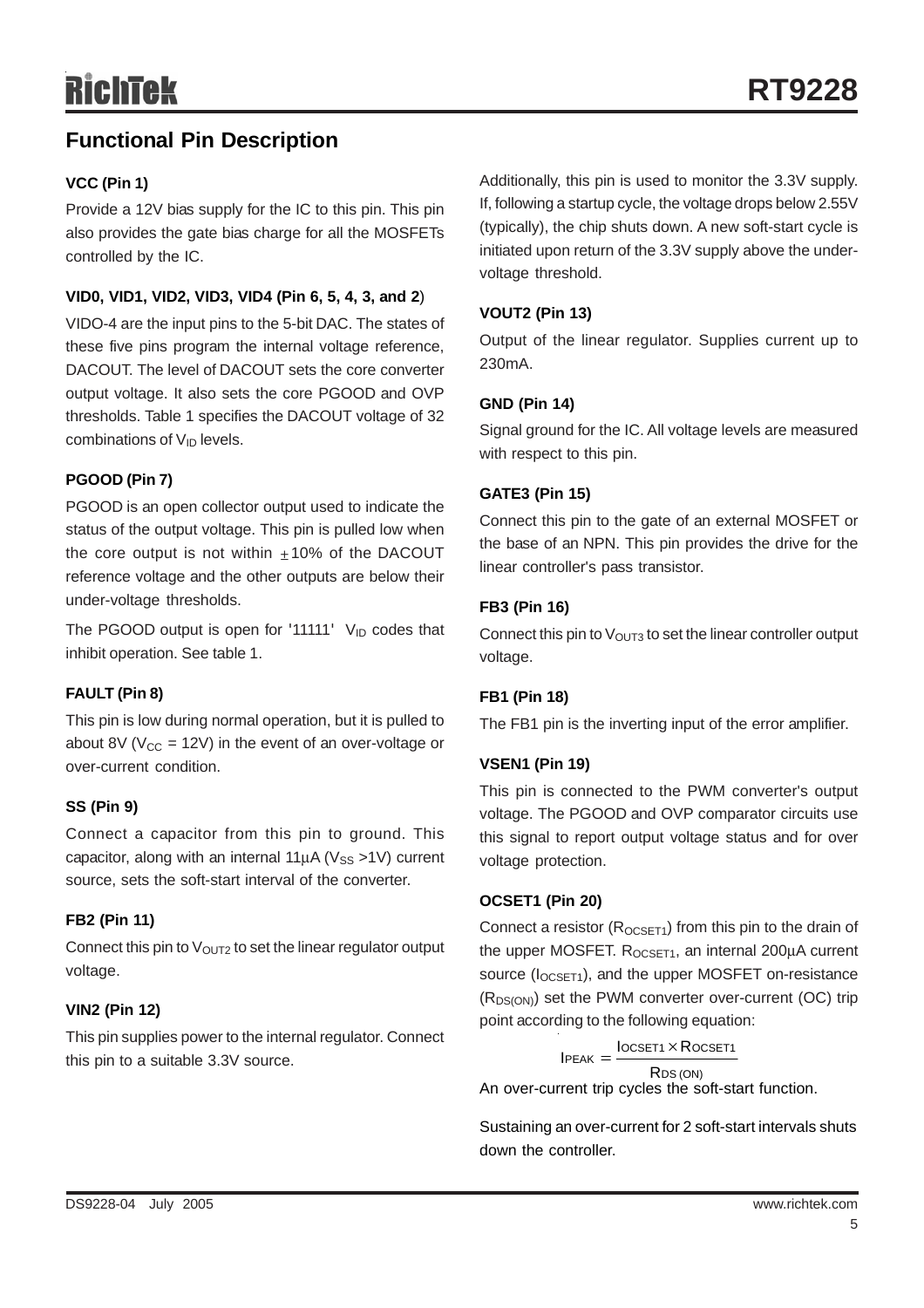#### **PGND (Pin 21)**

This is the power ground of UGATE1 and LGATE1. Tie the PWM converter's lower MOSFET source to this pin.

#### **LGATE1 (Pin 22)**

Connect LGATE1 to the PWM converter's lower MOSFET gate. This pin provides the gate drive for the lower MOSFET.

An over-current trip cycles the soft-start function. Sustaining an over-current for 2 soft-start intervals shuts down the controller.

#### **PHASE1 (Pin 23)**

Connect the PHASE1 pin to the PWM converter's upper MOSFET source. This pin is used to monitor the voltage drop across the upper MOSFET for over-current protection.

#### **UGATE1 (Pin 24)**

Connect UGATE pin to the PWM converter's upper MOSFET gate. This pin provides the gate drive for the upper MOSFET.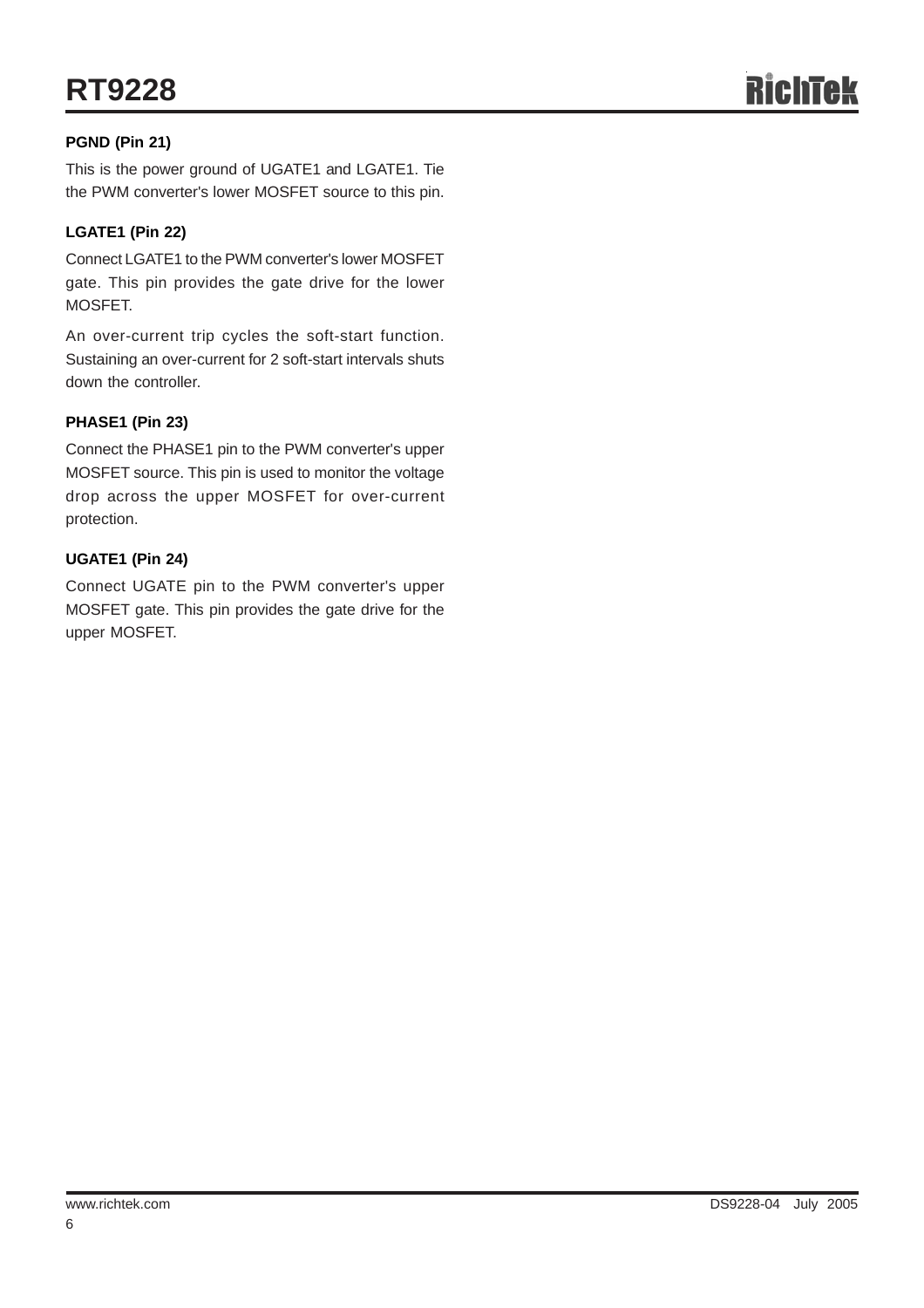l,

|              | <b>Pin Name</b>     |                  |                     | <b>Normal OUT1 Voltage</b> |                |
|--------------|---------------------|------------------|---------------------|----------------------------|----------------|
| VID4         | VID <sub>3</sub>    | VID <sub>2</sub> | VID1                | <b>VIDO</b>                | <b>DACOUT</b>  |
| $\mathbf 0$  | $\mathbf 1$         | $\mathbf{1}$     | $\mathbf{1}$        | $\mathbf{1}$               | 1.30           |
| $\mathbf 0$  | $\mathbf 1$         | $\mathbf{1}$     | $\mathbf{1}$        | $\mathsf 0$                | 1.35           |
| $\pmb{0}$    | $\mathbf{1}$        | $\mathbf{1}$     | $\pmb{0}$           | $\mathbf 1$                | 1.40           |
| $\mathbf 0$  | $\mathbf 1$         | $\mathbf 1$      | $\pmb{0}$           | $\mathsf 0$                | 1.45           |
| $\pmb{0}$    | $\mathbf{1}$        | $\pmb{0}$        | $\mathbf{1}$        | $\mathbf{1}$               | 1.50           |
| $\mathbf 0$  | $\mathbf 1$         | $\pmb{0}$        | $\mathbf{1}$        | $\mathsf 0$                | 1.55           |
| $\pmb{0}$    | $\mathbf{1}$        | $\pmb{0}$        | $\pmb{0}$           | $\mathbf{1}$               | 1.60           |
| $\mathbf 0$  | $\mathbf 1$         | $\mathbf 0$      | $\pmb{0}$           | $\mathsf 0$                | 1.65           |
| $\pmb{0}$    | $\mathsf 0$         | $\mathbf{1}$     | $\mathbf{1}$        | $\mathbf{1}$               | 1.70           |
| $\mathbf 0$  | $\mathsf 0$         | $\mathbf 1$      | $\mathbf{1}$        | $\mathsf 0$                | 1.75           |
| $\pmb{0}$    | 0                   | $\mathbf 1$      | $\pmb{0}$           | $\mathbf{1}$               | 1.80           |
| $\mathbf 0$  | $\mathsf 0$         | $\mathbf 1$      | $\mathsf 0$         | $\mathsf 0$                | 1.85           |
| $\pmb{0}$    | 0                   | $\pmb{0}$        | $\mathbf{1}$        | $\mathbf{1}$               | 1.90           |
| $\mathbf 0$  | $\mathsf 0$         | $\pmb{0}$        | $\mathbf{1}$        | $\mathsf 0$                | 1.95           |
| $\pmb{0}$    | 0                   | $\pmb{0}$        | $\pmb{0}$           | $\mathbf 1$                | 2.00           |
| $\mathbf 0$  | $\mathsf 0$         | $\pmb{0}$        | $\mathsf 0$         | $\mathsf 0$                | 2.05           |
| $\mathbf{1}$ | $\mathbf{1}$        | $\mathbf{1}$     | $\mathbf{1}$        | $\mathbf 1$                | <b>INHIBIT</b> |
| $\mathbf{1}$ | $\mathbf 1$         | $\mathbf 1$      | $\mathbf{1}$        | $\mathsf 0$                | 2.10           |
| $\mathbf{1}$ | $\mathbf{1}$        | $\mathbf 1$      | $\pmb{0}$           | $\mathbf 1$                | 2.20           |
| $\mathbf 1$  | $\mathbf 1$         | $\mathbf{1}$     | $\mathsf 0$         | $\mathsf 0$                | 2.30           |
| $\mathbf{1}$ | $\mathbf{1}$        | $\pmb{0}$        | $\mathbf{1}$        | $\mathbf 1$                | 2.40           |
| $\mathbf 1$  | $\mathbf 1$         | $\mathbf 0$      | $\mathbf 1$         | $\mathsf 0$                | 2.50           |
| $\mathbf 1$  | $\mathbf{1}$        | $\pmb{0}$        | $\pmb{0}$           | $\mathbf{1}$               | 2.60           |
| $\mathbf 1$  | $\mathbf{1}$        | $\mathbf 0$      | $\mathsf{O}\xspace$ | $\mathsf 0$                | 2.70           |
| $\mathbf 1$  | $\mathsf{O}\xspace$ | $\mathbf{1}$     | $\mathbf{1}$        | $\overline{1}$             | 2.80           |
| $\mathbf{1}$ | $\boldsymbol{0}$    | $\mathbf{1}$     | $\mathbf{1}$        | $\mathsf 0$                | 2.90           |
| $\mathbf{1}$ | $\mathbf 0$         | $\mathbf{1}$     | $\mathbf 0$         | $\mathbf{1}$               | $3.00\,$       |
| $\mathbf{1}$ | $\boldsymbol{0}$    | $\mathbf 1$      | $\mathsf 0$         | $\mathsf 0$                | 3.10           |
| $\mathbf{1}$ | $\mathbf 0$         | $\pmb{0}$        | $\mathbf{1}$        | $\mathbf{1}$               | 3.30           |
| $\mathbf{1}$ | $\boldsymbol{0}$    | $\pmb{0}$        | $\mathbf{1}$        | $\mathsf 0$                | 3.30           |
| $\mathbf{1}$ | $\mathbf 0$         | $\mathbf 0$      | $\mathbf 0$         | $\overline{1}$             | 3.40           |
| $\mathbf{1}$ | $\pmb{0}$           | $\pmb{0}$        | $\pmb{0}$           | $\pmb{0}$                  | 3.50           |

**Table 1. VOUT1 Voltage Program**